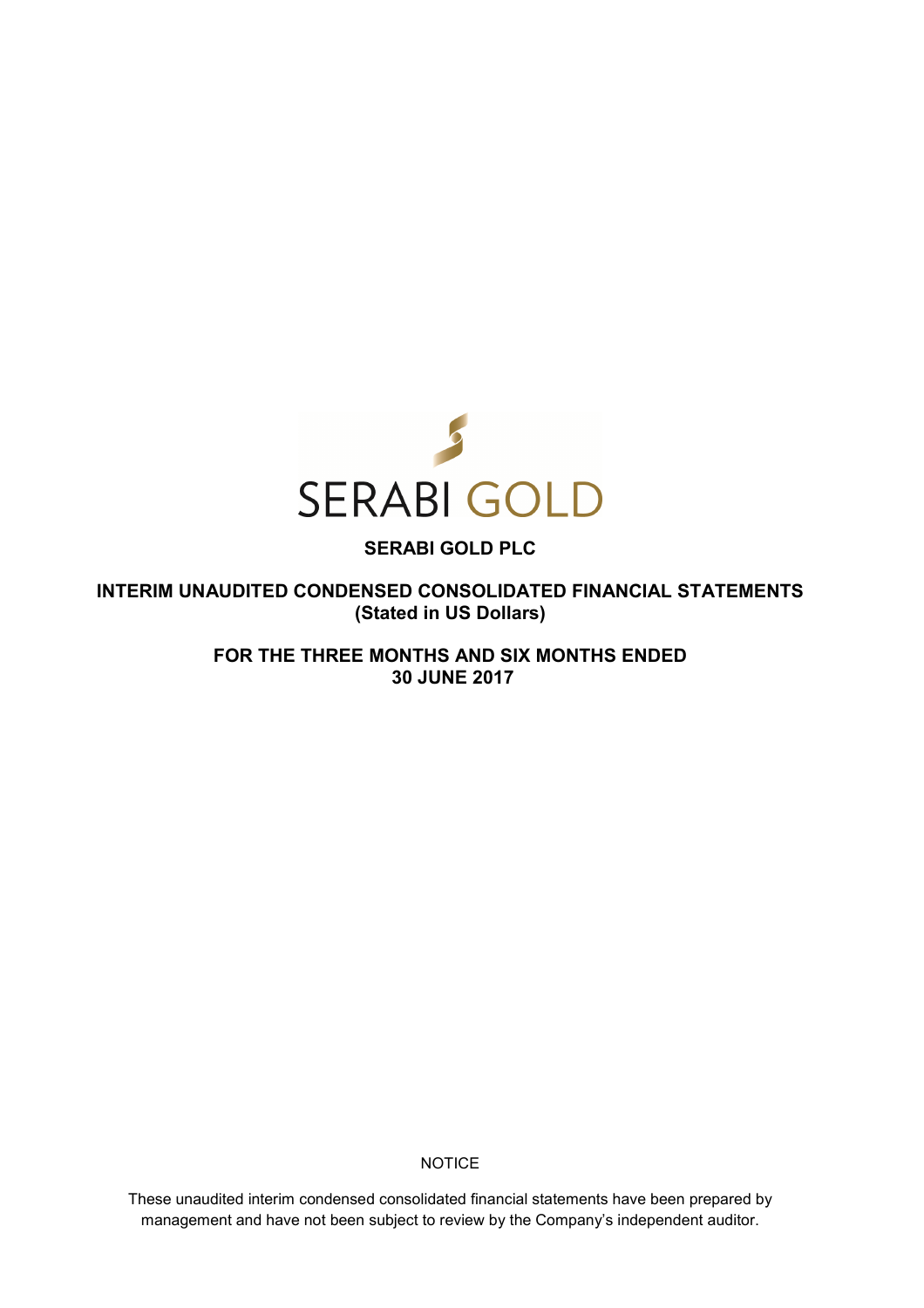## **SERABI GOLD PLC Condensed Consolidated Statements of Comprehensive Income**

|                                                                                |              | For the three months ended<br>30 June |             | For the six months ended<br>30 June |                |
|--------------------------------------------------------------------------------|--------------|---------------------------------------|-------------|-------------------------------------|----------------|
|                                                                                |              | 2017                                  | 2016        | 2017                                | 2016           |
| (expressed in US\$)                                                            | <b>Notes</b> | (unaudited)                           | (unaudited) | (unaudited)                         | (unaudited)    |
| <b>CONTINUING OPERATIONS</b>                                                   |              |                                       |             |                                     |                |
| <b>Revenue</b>                                                                 |              | 10,142,676                            | 14,232,086  | 23,316,260                          | 25,911,175     |
| Cost of sales                                                                  |              | (6,849,960)                           | (8,923,316) | (16, 642, 310)                      | (15, 612, 822) |
| Provision for Impairment of Inventory                                          |              |                                       |             | (220,000)                           |                |
| Depreciation of plant and equipment                                            |              | (2,710,157)                           | (2,428,213) | (4,610,861)                         | (3,644,940)    |
| <b>Gross profit</b>                                                            |              | 582,559                               | 2,880,557   | 1,843,089                           | 6,653,413      |
| Administration expenses                                                        |              | (1, 178, 903)                         | (1,412,120) | (2,420,358)                         | (2,544,320)    |
| Share based payments                                                           |              | (112, 412)                            | (25, 640)   | (178, 032)                          | (148, 756)     |
| Gain on disposal of assets                                                     |              | 115,975                               | 24,401      | 115,975                             | 26,969         |
| <b>Operating profit</b>                                                        |              | (592, 781)                            | 1,467,198   | (639, 326)                          | 3,987,306      |
| Foreign exchange loss                                                          |              | (167, 236)                            | (31,609)    | (120, 399)                          | (72, 408)      |
| Finance expense                                                                | 3            | (34, 194)                             | (1,374,699) | (68, 011)                           | (2,352,739)    |
| Finance income                                                                 |              | 35                                    | 34          | 69                                  | 69             |
| (Loss) / profit before taxation                                                |              | (794, 176)                            | 60,924      | (827, 667)                          | 1,562,228      |
| Income tax expense                                                             |              | (97, 461)                             | (402, 407)  | (178, 013)                          | (556, 046)     |
| (Loss) / profit for the period from continuing<br>operations <sup>(1)(2)</sup> |              | (891, 637)                            | (341, 483)  | (1,005,680)                         | 1,006,182      |
| Other comprehensive income (net of tax)                                        |              |                                       |             |                                     |                |
| Items that may be reclassified subsequently to profit or loss                  |              |                                       |             |                                     |                |
| Exchange differences on translating foreign<br>operations                      |              | (2, 124, 542)                         | 5,349,439   | (656, 695)                          | 9,629,568      |
| Total comprehensive income/(loss) for the<br>period <sup>(2)</sup>             |              | (3,016,179)                           | 5,017,956   | (1,662,375)                         | 10,635,750     |
| (Loss) / profit per ordinary share (basic) <sup>(1)</sup>                      | 4            | (0.13c)                               | (0.05c)     | (0.15c)                             | 0.15c          |
| (Loss) / profit per ordinary share (diluted) <sup>(1)</sup>                    | 4            | (0.13c)                               | (0.05c)     | (0.15c)                             | 0.14c          |
|                                                                                |              |                                       |             |                                     |                |

(1) All revenue and expenses arise from continuing operations.

(2) The Group has no non-controlling interests and all losses are attributable to the equity holders of the parent company.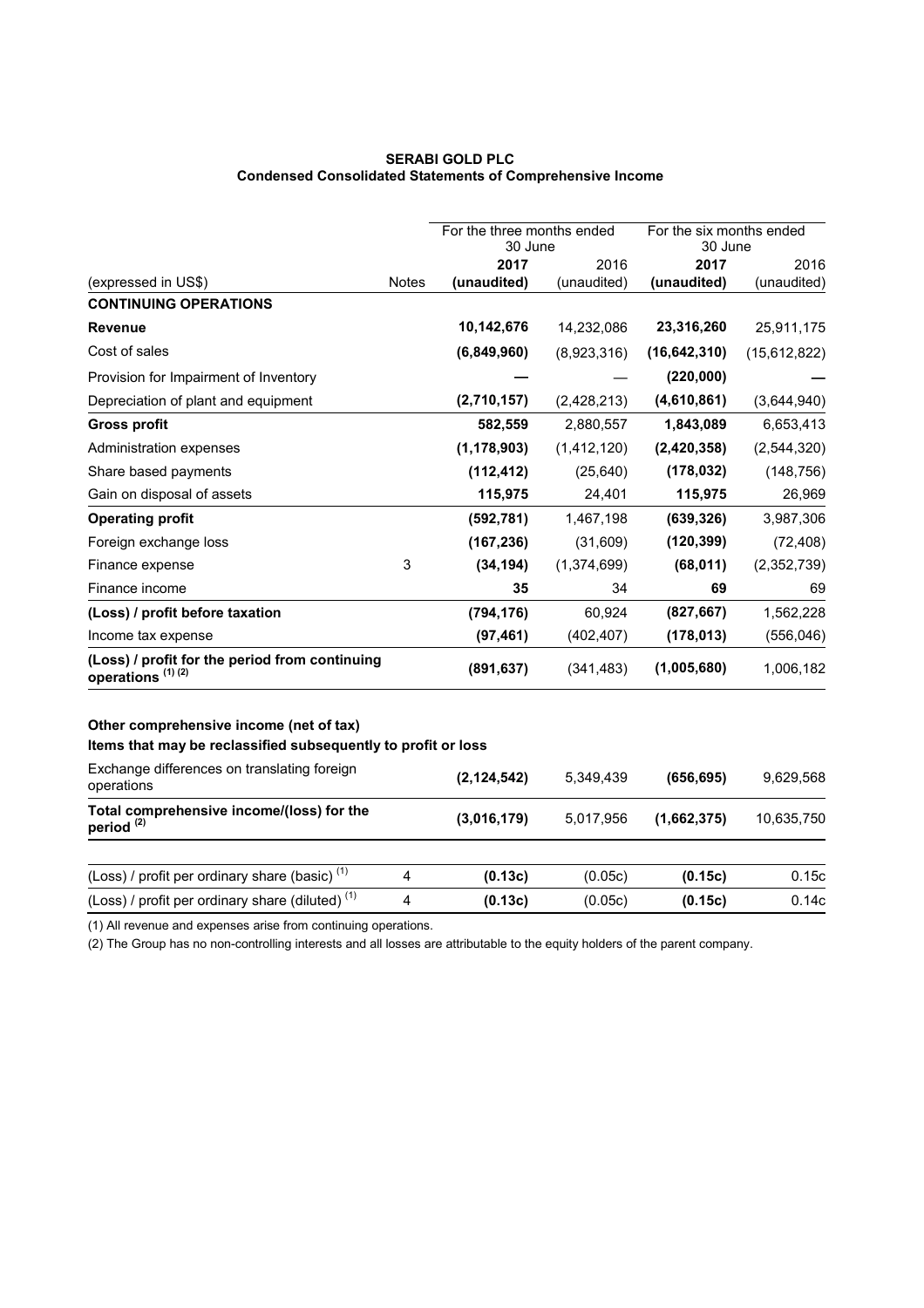|                                              |              | As at           | As at           | As at               |
|----------------------------------------------|--------------|-----------------|-----------------|---------------------|
|                                              |              | 30 June<br>2017 | 30 June<br>2016 | 31 December<br>2016 |
| (expressed in US\$)                          | <b>Notes</b> | (unaudited)     | (unaudited)     | (audited)           |
| <b>Non-current assets</b>                    |              |                 |                 |                     |
| Deferred exploration costs                   | 6            | 9,868,205       | 9,550,074       | 9,990,789           |
| Property, plant and equipment                | 7            | 43,557,012      | 46,927,210      | 45,396,140          |
| Deferred taxation                            |              | 3,133,428       |                 | 3,253,630           |
| <b>Total non-current assets</b>              |              | 56,558,645      | 56,477,284      | 58,640,559          |
| <b>Current assets</b>                        |              |                 |                 |                     |
| Inventories                                  | 8            | 6,844,757       | 9,520,851       | 8,110,373           |
| Trade and other receivables                  |              | 2,865,877       | 7,783,763       | 1,233,049           |
| Prepayments and accrued income               |              | 5,166,612       | 4,348,014       | 3,696,550           |
| Cash and cash equivalents                    |              | 3,832,218       | 4,774,537       | 4,160,923           |
| <b>Total current assets</b>                  |              | 18,709,464      | 26,427,165      | 17,200,895          |
| <b>Current liabilities</b>                   |              |                 |                 |                     |
| Trade and other payables                     |              | 5,330,772       | 6,480,142       | 4,722,139           |
| Interest bearing loan                        | 9            | 1,371,489       | 2,516,667       | 1,371,489           |
| Convertible loan facility                    | 10           |                 | 1,892,624       |                     |
| Trade and asset finance facilities           |              | 1,338,475       | 7,608,526       | 1,592,568           |
| Derivative financial liabilities             | 11           | 650,000         | 1,577,832       |                     |
| Accruals                                     |              | 512,649         | 443,601         | 635,446             |
| <b>Total current liabilities</b>             |              | 9,203,385       | 20,519,392      | 8,321,642           |
| <b>Net current assets</b>                    |              | 9,506,079       | 5,907,773       | 8,879,253           |
| <b>Total assets less current liabilities</b> |              | 66,064,724      | 62,385,057      | 67,519,812          |
| <b>Non-current liabilities</b>               |              |                 |                 |                     |
| Trade and other payables                     |              | 2,133,294       | 2,298,786       | 2,211,078           |
| Provisions                                   |              | 1,824,472       | 2,309,908       | 1,851,963           |
| Interest bearing liabilities                 |              | 212,328         | 208,212         | 77,798              |
| <b>Total non-current liabilities</b>         |              | 4,170,094       | 4,816,906       | 4,140,839           |
| <b>Net assets</b>                            |              | 61,894,630      | 57,568,151      | 63,378,973          |
| <b>Equity</b>                                |              |                 |                 |                     |
| Share capital                                | 14           | 5,540,960       | 5,263,182       | 5,540,960           |
| Share premium reserve                        |              | 1,722,222       |                 | 1,722,222           |
| Option reserve                               | 14           | 1,332,578       | 1,136,509       | 1,338,652           |
| Other reserves                               |              | 3,404,624       | 361,461         | 3,051,862           |
| <b>Translation reserve</b>                   |              | (31, 264, 543)  | (29, 596, 967)  | (30,607,848)        |
| Retained earnings                            |              | 81,158,789      | 80,403,966      | 82,333,125          |
| Equity shareholders' funds                   |              | 61,894,630      | 57,568,151      | 63,378,973          |

**SERABI GOLD PLC Condensed Consolidated Balance Sheets** 

The interim financial information has not been audited and does not constitute statutory accounts as defined in Section 434 of the Companies Act 2006. Whilst the financial information included in this announcement has been compiled in accordance with International Financial Reporting Standards ("IFRS") this announcement itself does not contain sufficient financial information to comply with IFRS. The Group statutory accounts for the year ended 31 December 2016 prepared under IFRS as adopted in the EU and with IFRS and their interpretations adopted by the International Accounting Standards Board have been filed with the Registrar of Companies following their adoption by shareholders at the last Annual General Meeting. The auditor's report on these accounts was unqualified but did contain an Emphasis of Matter with respect to the Company and the Group regarding Going Concern. The auditor's report did not contain a statement under Section 498 (2) or 498 (3) of the Companies Act 2006.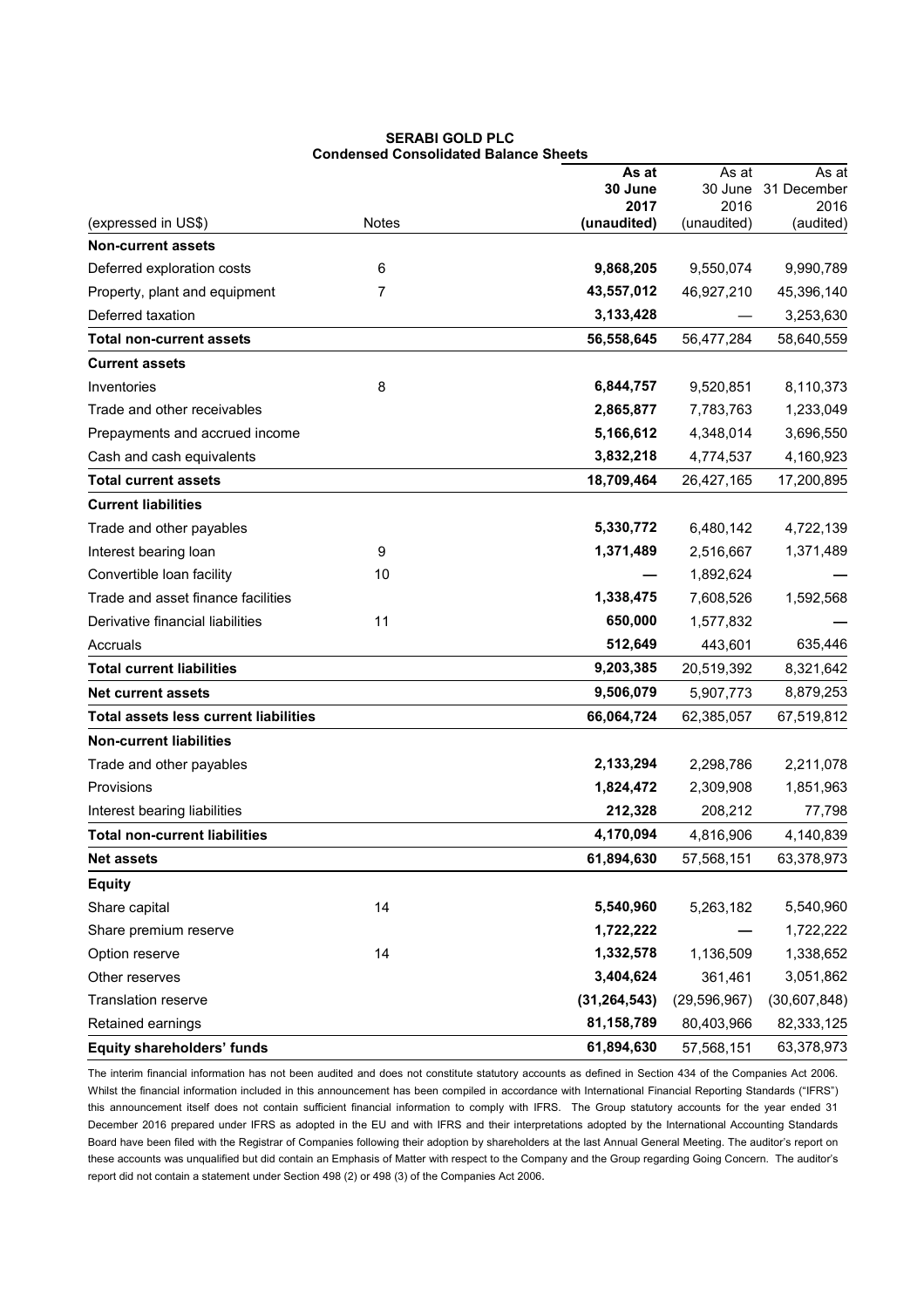## **SERABI GOLD PLC Condensed Consolidated Statements of Changes in Shareholders' Equity**

|                                                                       |                      |           | Share                |                                    |                           |                        |                            |
|-----------------------------------------------------------------------|----------------------|-----------|----------------------|------------------------------------|---------------------------|------------------------|----------------------------|
| (expressed in US\$)                                                   | Share                | Share     | option               | Other                              | Translation               | Retained               |                            |
| <b>Equity shareholders' funds</b><br>at 31 December 2015<br>(audited) | capital<br>5,263,182 | premium   | reserve<br>2,747,415 | reserves <sup>(1)</sup><br>450,262 | reserve<br>(39, 226, 535) | earnings<br>77,549,321 | Total equity<br>46,783,645 |
| Foreign currency adjustments                                          |                      |           |                      |                                    | 9,629,568                 |                        | 9,629,568                  |
| Profit for the period                                                 |                      |           |                      |                                    |                           | 1,006,182              | 1,006,182                  |
| Total comprehensive income<br>for the period                          |                      |           |                      |                                    | 9,629,568                 | 1,006,182              | 10,635,750                 |
| Warrants lapsed                                                       |                      |           |                      | (88, 801)                          |                           | 88,801                 |                            |
| Share options lapsed in period                                        |                      |           | (1,759,662)          |                                    |                           | 1,759,662              |                            |
| Share option expense                                                  |                      |           | 148,756              |                                    |                           |                        | 148,756                    |
| <b>Equity shareholders' funds</b><br>at 30 June 2016<br>(unaudited)   | 5,263,182            |           | 1,136,509            | 361,461                            | (29, 596, 967)            | 80,403,966             | 57,568,151                 |
| Foreign currency adjustments                                          |                      |           |                      |                                    |                           |                        |                            |
| Loss for the period                                                   |                      |           |                      |                                    |                           |                        |                            |
| Total comprehensive income<br>for the period                          |                      |           |                      |                                    |                           |                        |                            |
| Transfer to taxation reserve                                          |                      |           |                      | 2,690,401                          |                           | (2,690,401)            |                            |
| Shares Issued in period                                               | 277,778              | 1,722,222 |                      |                                    |                           |                        | 2,000,000                  |
| Release of fair value provision<br>on convertible loan                |                      |           |                      |                                    |                           | 1,195,450              | 1,195,450                  |
| Share option expense                                                  |                      |           |                      |                                    |                           |                        |                            |
| <b>Equity shareholders' funds</b><br>at 31 December 2016<br>(audited) | 5,540,960            | 1,722,222 | 1,338,652            | 3,051,862                          | (30, 607, 848)            | 82,333,125             | 63,378,973                 |
| Foreign currency adjustments                                          |                      |           |                      |                                    | (656, 695)                |                        | (656, 695)                 |
| Loss for the period                                                   |                      |           |                      |                                    |                           | (1,005,680)            | (1,005,680)                |
| Total comprehensive income<br>for the period                          |                      |           |                      |                                    | (656, 695)                | (1,005,680)            | (1,662,375)                |
| Transfer to taxation reserve                                          |                      |           |                      | 352,762                            |                           | (352, 762)             |                            |
| Share options lapsed in period                                        |                      |           | (184, 106)           |                                    |                           | 184,106                |                            |
| Share option expense                                                  |                      |           | 178,032              |                                    |                           |                        | 178,032                    |
| <b>Equity shareholders' funds</b><br>at 30 June 2017<br>(unaudited)   | 5,540,960            | 1,722,222 | 1,332,578            | 3,404,624                          | (31, 264, 543)            | 81,158,789             | 61,894,630                 |

(1) Other reserves comprise a merger reserve of US\$361,461and a taxation reserve of US\$2,337,639 (2016: merger reserve of US\$ 361,461 and a taxation reserve of US\$2,690,401)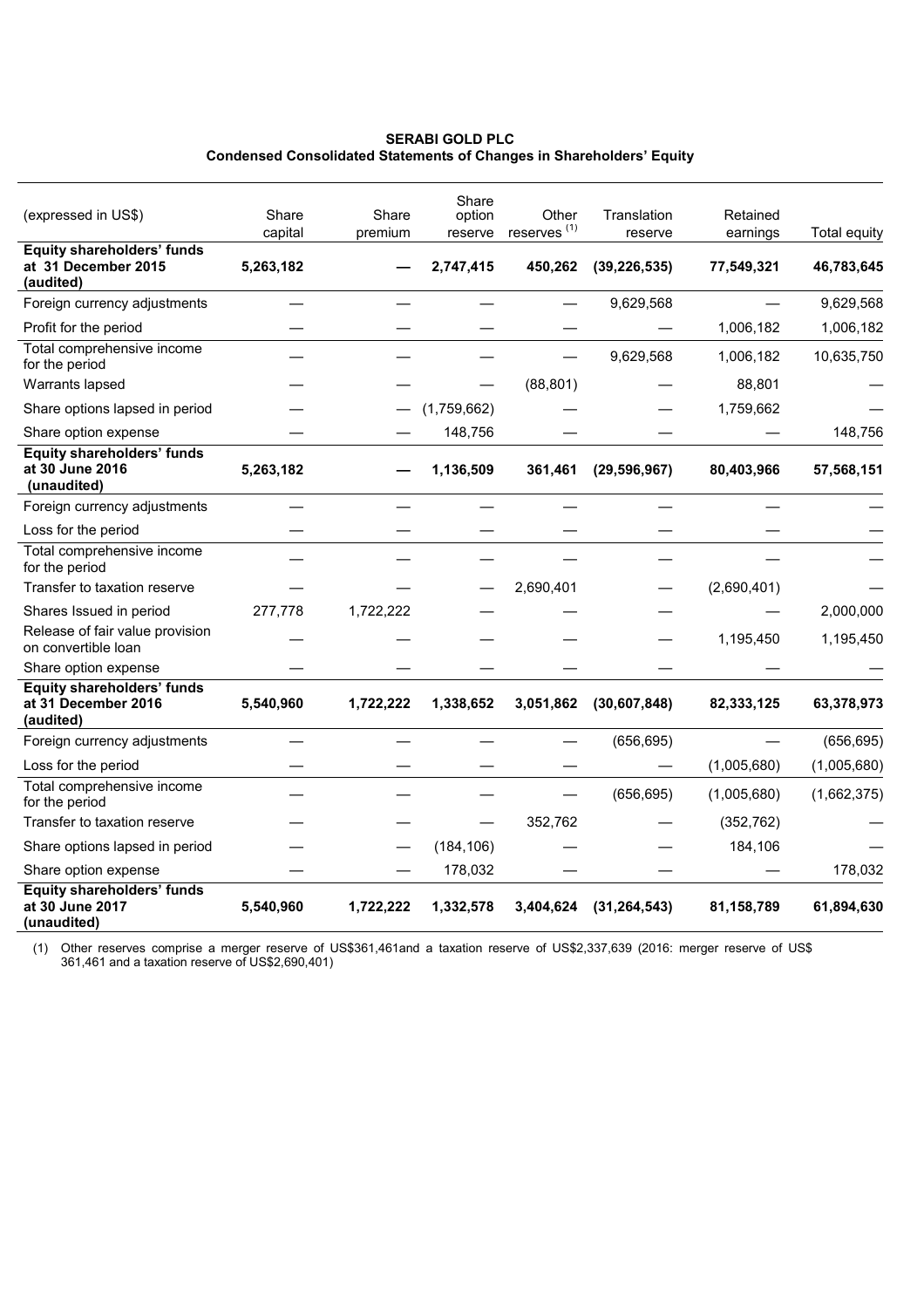# **SERABI GOLD PLC**

## **Condensed Consolidated Cash Flow Statements**

|                                                                           | For the three months<br>ended<br>30 June |                     | For the six months<br>ended<br>30 June |                     |
|---------------------------------------------------------------------------|------------------------------------------|---------------------|----------------------------------------|---------------------|
| (expressed in US\$)                                                       | 2017<br>(unaudited)                      | 2016<br>(unaudited) | 2017<br>(unaudited)                    | 2016<br>(unaudited) |
| <b>Operating activities</b>                                               |                                          |                     |                                        |                     |
| Operating (loss)/profit                                                   | (891, 637)                               | (341, 483)          | (1,005,680)                            | 1,006,182           |
| Depreciation - plant, equipment and mining properties                     | 2,710,157                                | 2,428,213           | 4,610,861                              | 3,644,940           |
| Net financial expense                                                     | 201,395                                  | 1,406,273           | 188,341                                | 2,425,077           |
| Provision for impairment of inventory                                     |                                          |                     | 220,000                                |                     |
| <b>Provision for Taxation</b>                                             | 97.461                                   | 402,407             | 178,013                                | 556,046             |
| Share-based payments                                                      | 112,412                                  | 25,639              | 178,032                                | 148,756             |
| Foreign exchange (loss) / gain                                            | (84, 778)                                | (302, 227)          | 40,560                                 | 169,676             |
| Changes in working capital                                                |                                          |                     |                                        |                     |
| (Increase)/decrease in inventories                                        | (483, 319)                               | 1,189,635           | 987,364                                | (780, 741)          |
| (Increase) in receivables, prepayments and accrued income                 | (333, 475)                               | (2,073,657)         | (2,577,285)                            | (2,764,970)         |
| Increase/(decrease) in payables, accruals and provisions                  | 894,832                                  | (22, 698)           | 3,589                                  | 1,479,848           |
| Net cash inflow from operations                                           | 2,223,048                                | 2,712,102           | 2,823,795                              | 5,884,814           |
|                                                                           |                                          |                     |                                        |                     |
| <b>Investing activities</b>                                               |                                          |                     |                                        |                     |
| Purchase of property, plant and equipment and projects in<br>construction | (815, 924)                               | (1,463,710)         | (1,083,839)                            | (2, 127, 671)       |
| Mine development expenditures                                             | (877, 530)                               | (729, 010)          | (1,964,320)                            | (1, 249, 151)       |
| Exploration and other development expenditure                             | 21                                       |                     | (2,500)                                |                     |
| Proceeds from sale of assets                                              | 115,975                                  | 24,401              | 115,975                                | 26,969              |
| Interest received                                                         | 35                                       | 34                  | 69                                     | 69                  |
| Net cash outflow on investing activities                                  | (1, 577, 423)                            | (2, 168, 285)       | (2,934,615)                            | (3,349,784)         |
|                                                                           |                                          |                     |                                        |                     |
| <b>Financing activities</b>                                               |                                          |                     |                                        |                     |
| Repayment of short-term secured loan                                      |                                          | (1, 333, 333)       |                                        | (1, 333, 333)       |
| Draw-down of short-term convertible loan facility                         |                                          |                     |                                        | 2,000,000           |
| Receipts from short-term trade finance                                    |                                          | 6,750,809           |                                        | 11,901,098          |
| Repayment of short-term trade finance                                     |                                          | (5, 194, 131)       |                                        | (11,509,875)        |
| Payment of finance lease liabilities                                      | (132, 164)                               | (169, 793)          | (132, 164)                             | (381, 521)          |
| Interest paid and other finance costs                                     | (55, 807)                                | (272, 937)          | (67, 455)                              | (498, 332)          |
| Net cash (outflow)/ inflow from financing activities                      | (187, 971)                               | (219, 385)          | (199, 619)                             | 178,037             |
|                                                                           |                                          |                     |                                        |                     |
| Net increase / (decrease) in cash and cash equivalents                    | 457,654                                  | 324,432             | (310, 439)                             | 2,713,068           |
| Cash and cash equivalents at beginning of period                          | 3,407,117                                | 4,410,589           | 4,160,923                              | 2,191,759           |
| Exchange difference on cash                                               | (32, 553)                                | 39,516              | (18, 266)                              | (130, 289)          |
| Cash and cash equivalents at end of period                                | 3,832,218                                | 4,774,537           | 3,832,218                              | 4,774,537           |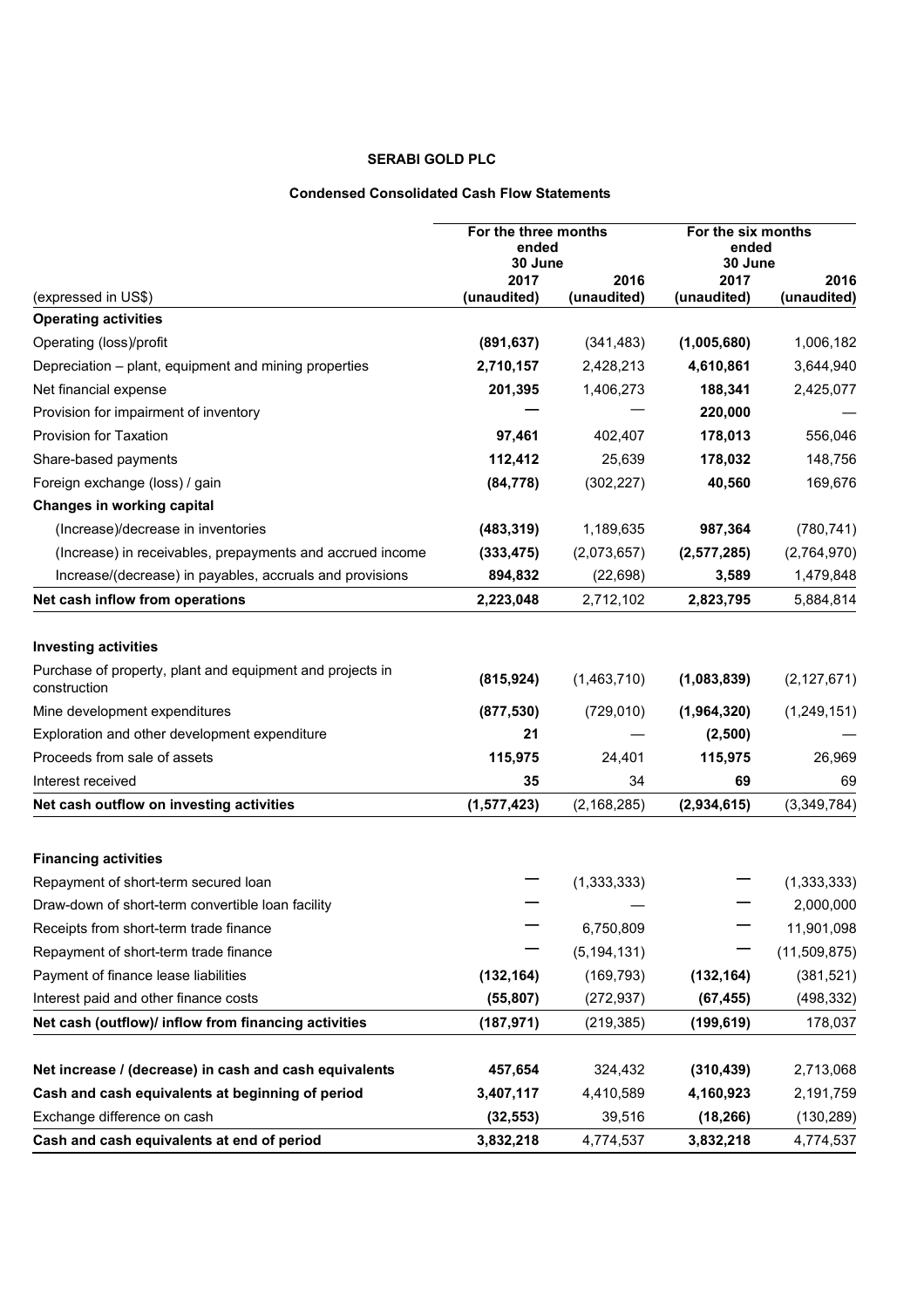## **SERABI GOLD PLC**

## **Report and condensed consolidated financial statements for the 3 month and 6 month periods ended 30 June 2017**

## **Notes to the Condensed Consolidated Financial Statements**

## **1. Basis of preparation**

These interim condensed consolidated financial statements are for the three and six month periods ended 30 June 2017. Comparative information has been provided for the unaudited three and six month periods ended 30 June 2016 and, where applicable, the audited twelve month period from 1 January 2016 to 31 December 2016. These condensed consolidated financial statements do not include all the disclosures that would otherwise be required in a complete set of financial statements and should be read in conjunction with the 2016 annual report.

The condensed consolidated financial statements for the periods have been prepared in accordance with International Accounting Standard 34 "Interim Financial Reporting" and the accounting policies are consistent with those of the annual financial statements for the year ended 31 December 2016 and those envisaged for the financial statements for the year ending 31 December 2017. The Group has not adopted any standards or interpretation in advance of the required implementation dates. It is not anticipated that the adoption in the future of the new or revised standards or interpretations that have been issued by the International Accounting Standards Board will have a material impact on the Group's earnings or shareholders' funds.

These financial statements do not constitute statutory accounts as defined in Section 434 of the Companies Act 2006.

## **(i) Going concern**

On 1 February 2016, the Group announced that, with effect from 1 January 2016, the Sao Chico Mine had achieved Commercial Production. The Palito Mine has been in Commercial Production since 1 July 2014.

The Directors anticipate the Group now has access to sufficient funding for its immediate projected needs. The Group expects to have sufficient cash flow from its forecast production to finance its on-going operational requirements, to repay its secured loan facilities and to, at least in part, fund exploration and development activity on its other gold properties. The secured loan facility was repayable by 31 August 2017 and at 31 June 2017, the amount outstanding under this facility was US\$1.37 million (31 December 2016: US\$1.37 million). On 30 June the Group completed a re-negotiation of an increased secured loan facility of US\$5 million (including the existing loan to US\$1.37 million). The new facility is repayable by 31 December 2019 and the incremental funds were received by the Company on 5 July 2017.

The Directors consider that the Group's operations are performing at the levels that they anticipate, but the Group remains a small scale gold producer with limited cash resources to support any unplanned interruption or reduction in gold production, unforeseen reductions in the gold price, or appreciation of the Brazilian currency, all of which could adversely affect the level of free cash flow that the Group can generate on a monthly basis. In the event that the Group is unable to generate sufficient free cash flow to meet its financial obligations as they fall due, or to allow it to finance exploration and development activity on its other gold properties, additional sources of finance may be required. Should additional working capital be required the Directors consider that further sources of finance could be secured within the required timescale.

On this basis, the Directors have therefore concluded that it is appropriate to prepare the financial statements on a going concern basis. However, there is no certainty that such additional funds either for working capital or for future development will be forthcoming and these conditions indicate the existence of a material uncertainty, which may cast significant doubt over the Group's ability to continue as a going concern and, therefore, that it may be unable to realise its assets and discharge its liabilities in the normal course of business. The condensed consolidated financial statements do not include the adjustments that would result if the Group was unable to continue as a going concern.

## **(ii) Use of estimates and judgements**

There have been no material revisions to the nature and amount of changes in estimates of amounts reported in the 2016 annual financial statements.

## **(iii) Impairment**

At each balance sheet date, the Group reviews the carrying amounts of its property, plant and equipment and intangible assets to determine whether there is any indication that those assets have suffered impairment. Prior to carrying out of impairment reviews, the significant cash generating units are assessed to determine whether they should be reviewed under the requirements of IFRS 6 - Exploration for and Evaluation of Mineral Resources or IAS 36 - Impairment of Assets. Such determination is by reference to the stage of development of the project and the level of reliability and surety of information used in calculating value in use or fair value less costs to sell. Impairment reviews performed under IFRS 6 are carried out on a project by project basis, with each project representing a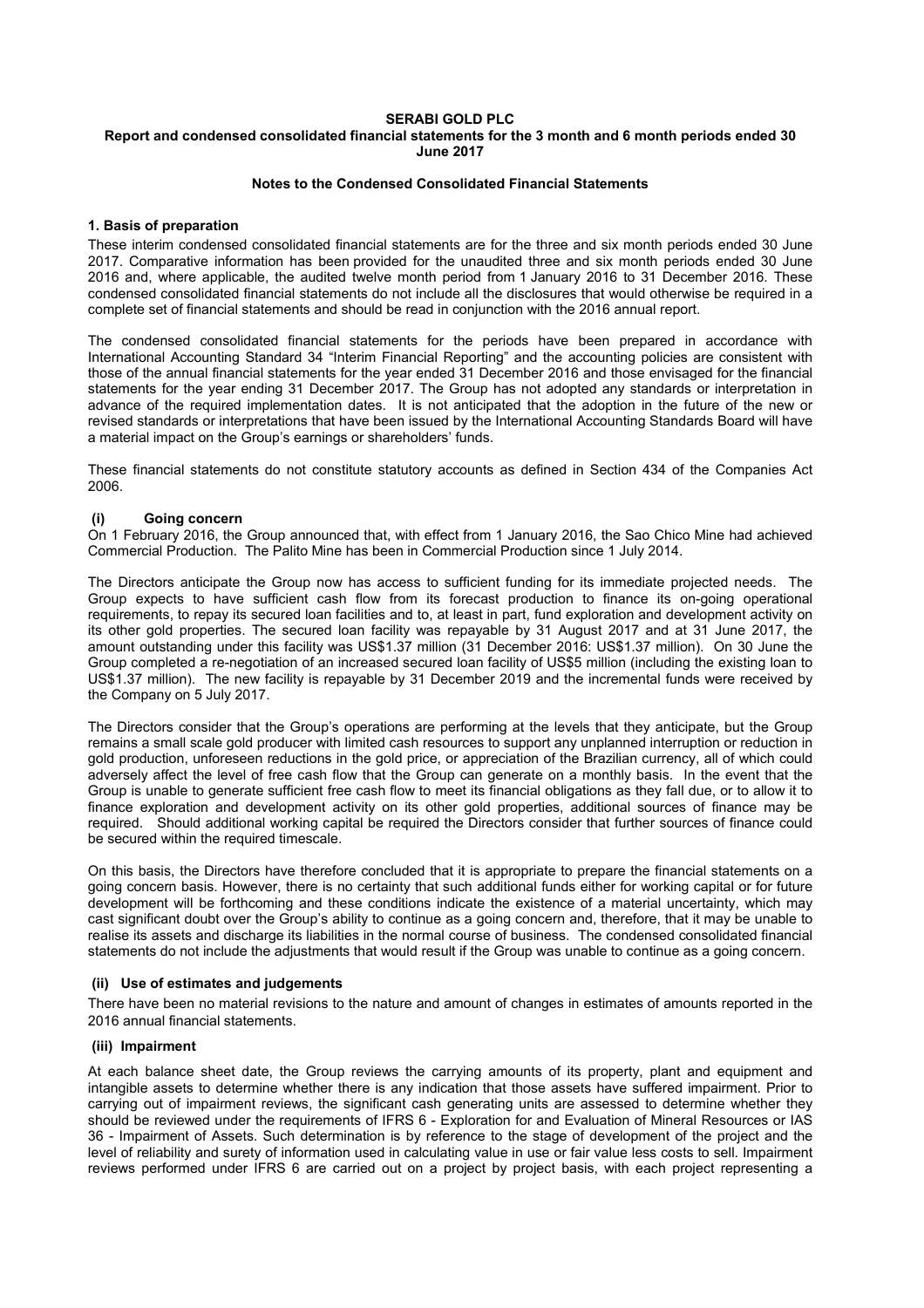potential single cash generating unit. An impairment review is undertaken when indicators of impairment arise; typically when one of the following circumstances applies:

- (i) sufficient data exists that render the resource uneconomic and unlikely to be developed
- (ii) title to the asset is compromised
- (iii) budgeted or planned expenditure is not expected in the foreseeable future
- (iv) insufficient discovery of commercially viable resources leading to the discontinuation of activities

Impairment reviews performed under IAS 36 are carried out when there is an indication that the carrying value may be impaired. Such key indicators (though not exhaustive) to the industry include:

- a significant deterioration in the spot price of gold
- (ii) a significant increase in production costs
- (iii) a significant revision to, and reduction in, the life of mine plan

If any indication of impairment exists, the recoverable amount of the asset is estimated, being the higher of fair value less costs to sell and value in use. In assessing value in use, the estimated future cash flows are discounted to their present value using a pre-tax discount rate that reflects current market assessments of the time value of money and the risks specific to the asset for which the estimates of future cash flows have not been adjusted.

If the recoverable amount of an asset (or cash-generating unit) is estimated to be less than its carrying amount, the carrying amount of the asset (or cash-generating unit) is reduced to its recoverable amount. Such impairment losses are recognised in profit or loss for the year.

Where an impairment loss subsequently reverses, the carrying amount of the asset (or cash-generating unit) is increased to the revised estimate of its recoverable amount, but so that the increased carrying amount does not exceed the carrying amount that would have been determined had no impairment loss been recognised for the asset (or cash-generating unit) in prior years. A reversal of an impairment loss is recognised in profit or loss for the year.

## **(iv) Property, plant and equipment and mining properties**

#### *(i) Owned assets*

Items of property, plant and equipment are stated at cost less accumulated depreciation and impairment losses.

Upon demonstration of the feasibility of commercial production, any past deferred exploration, evaluation and development costs related to that operation are reclassified as Assets in Construction. When commercial production commences, these expenditures are then subsequently transferred at cost to Mining Properties. They are stated at cost less amortisation charges and any provision for impairment. Amortisation is calculated over the estimated life of the mineable inventory on a unit of production basis. Future forecast capital expenditure is included in the unit of production depreciation calculation.

#### *(ii) Depreciation*

Depreciation is charged to profit or loss on a straight-line basis over the estimated useful lives of each part of an item of property, plant and equipment. Land is not depreciated.

The Group reviews the economic lives at the end of each annual reporting period.

The residual value, if not insignificant, is reassessed annually. Gains and losses on disposal are determined by comparing proceeds with carrying values and are included in profit or loss.

## *(iii) Commercial production*

Following the commencement of development and construction work intended to advance a mining project into commercial production, the Board will consider and approve the criteria that they will apply in assessing when that mining project has achieved commercial production. These criteria may be agreed in conjunction with other stakeholders particularly financing parties and lenders. There are no set regulations or standards to be applied, but the criteria set will primarily consider the performance of the project compared to projections and generally these criteria will be measured over a continuous period of time. The judgements made and the relative performance measures will be based on the Board's view of the complexity and the relative importance of certain key activity areas in determining the long term commerciality of the mining project.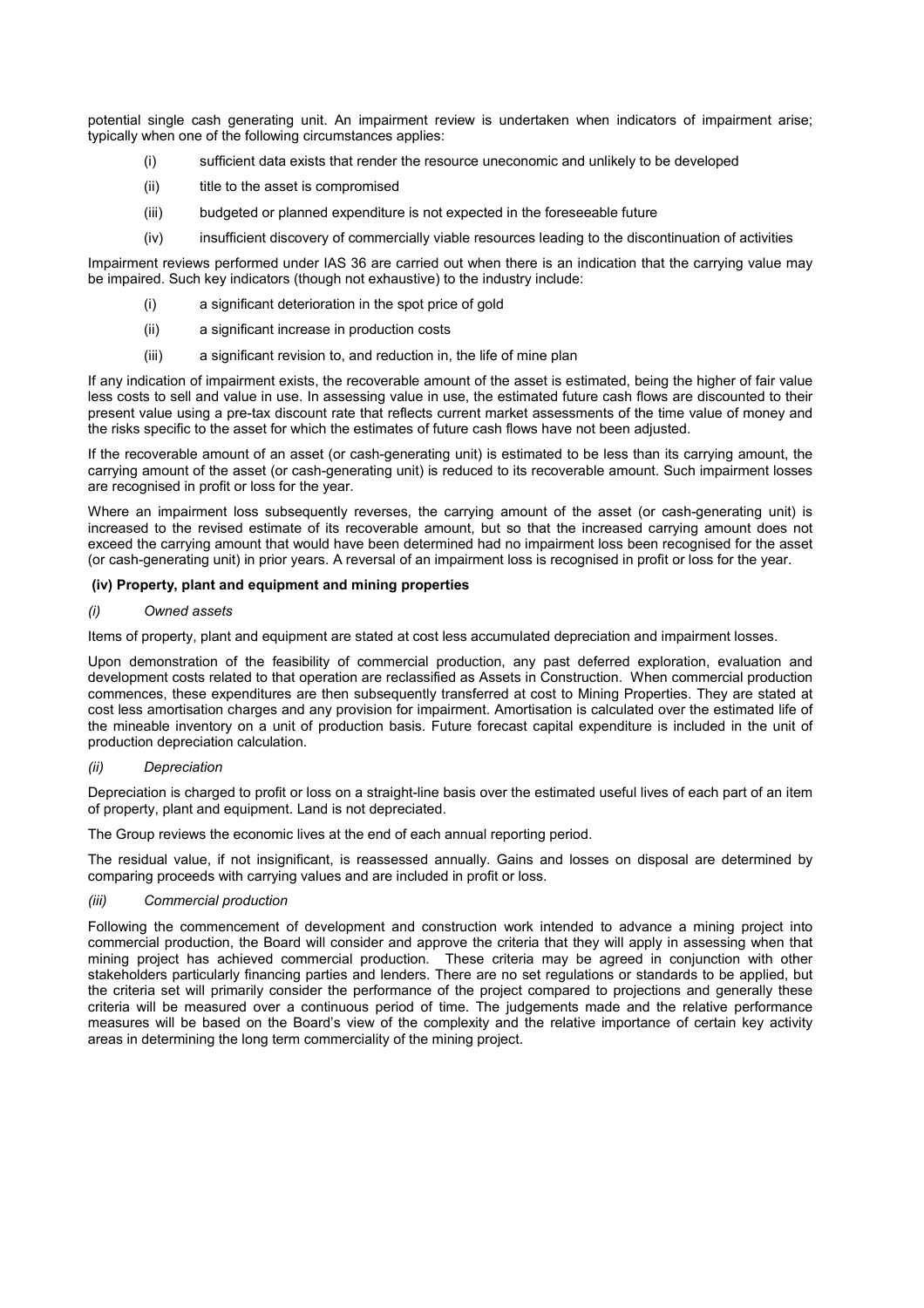## **(v) Inventories**

Inventories are stated at the lower of cost and net realisable value. Materials that are no longer considered as likely to be used by the Group or their value is unlikely to be readily realised through a sale to a third party, are provided for.

Materials held for consumption within operations are valued based on purchase price or, when manufactured internally, at cost. Costs are allocated on an average basis and include direct material, labour, related transportation costs and an appropriate allocation of overhead costs.

Gold bullion, copper/gold concentrate, run of mine ore and any other production inventories are valued at the lower of cost and net realisable value. Dependent on the current stage of any product inventory in the process cycle, cost will reflect, as appropriate, mining, processing, transport and labour costs as well as an allocation of mine services overheads required to bring the product to its current state.

Net realisable value is the estimated selling price in the ordinary course of business, after deducting any costs to completion and any applicable marketing, selling, shipping and other distribution expenses.

#### **(vi) Revenue**

Revenue represents amounts receivable in respect of sales of gold and by-products. Revenue represents only sales for which contracts have been agreed and for which the product has been delivered to the purchaser in the manner set out in the contract. Revenue is stated net of any applicable sales taxes. All revenue is derived from the sales of copper/gold concentrates produced by the Palito Mine and gold bullion produced from both the Palito Mine and the Sao Chico Mine.

Revenue from the sale of goods is recognised when the risks and rewards of ownership have been transferred to the buyer. Revenues are recognised in full using prices ruling at the date of sale with adjustments in respect of final sales prices being recognised in the month that such adjustment is agreed. Fair value adjustments for gold prices in respect of any sale for which final pricing has not been agreed at any balance sheet date is accounted for using the gold price at that balance sheet date. Any unsold production and in particular concentrate, is held as inventory and valued at the lower of production cost and net realisable value until sold.

In the case of the sales of copper/gold concentrates, revenue is recognised when, in accordance with the terms of the contract, the customer takes delivery and the Company has no further risk regarding the physical product. In the case of gold bullion, revenue is recognised at the time that gold is delivered to the end purchaser.

No revenue is recognised if there are significant uncertainties regarding recovery of the consideration due.

All sales revenue from incidental production arising during the exploration, evaluation, development and commissioning of a mineral resource prior to commercial production, are taken as a contribution towards previously incurred costs and offset against the related asset accordingly.

Interest income is recognised on a time-proportion basis using the effective interest rate method.

## **(vii) Currencies**

The condensed financial statements are presented in United States Dollars (US\$ or "\$"). Other currencies referred to in these condensed financial statements are UK Pounds ("UK£"), Canadian Dollars ("C\$") and Brazilian Reais ("BrR\$").

The Group's presentational currency is US Dollars and has been selected based on the currency of the primary economic environment in which the Group as a whole operates, on the basis that the Group's primary product is generally traded by reference to its pricing in US Dollars.

Transactions in currencies other than the functional currency of a Group company are recorded at a rate of exchange approximating to that prevailing at the date of the transaction. At each balance sheet date, monetary assets and liabilities that are denominated in currencies other than the functional currency are translated at the amounts prevailing at the balance sheet date and any gains or losses arising are recognised in the income statement.

On consolidation, the assets and liabilities of the Group's overseas operations that do not have a US Dollar functional currency, are translated at exchange rates prevailing at the balance sheet date. Income and expense items are translated at the average exchange rate for the period. Exchange differences arising on the net investment in subsidiaries are recognised in other comprehensive income.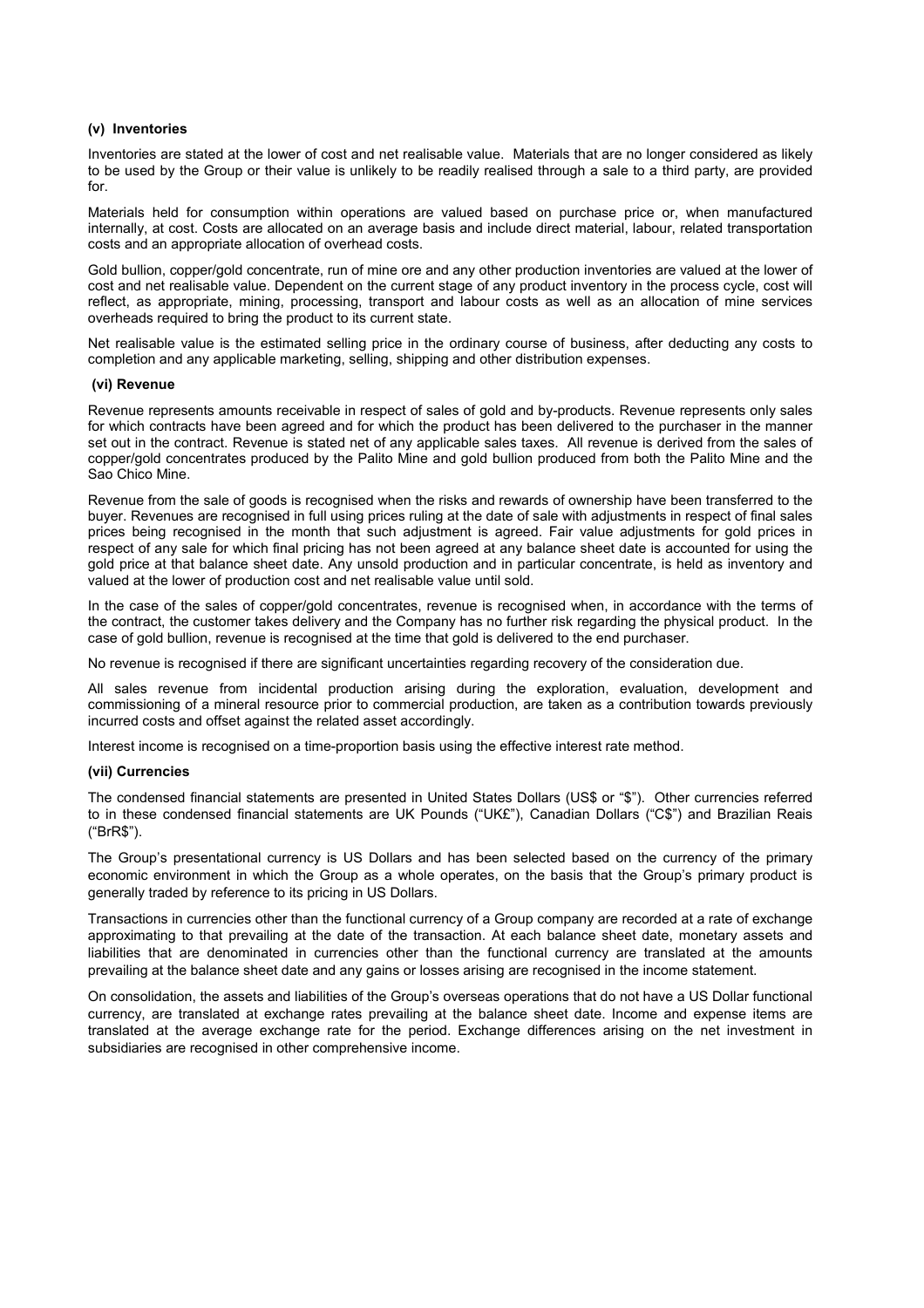## (**viii) Cash and cash equivalents**

Cash and cash equivalents include cash in hand, deposits held at call with banks, other short-term highly liquid investments with original maturities of three months or less and bank overdrafts. Bank overdrafts are shown within interest bearing liabilities in current liabilities on the balance sheet.

## **2. Taxation**

The Group has recognised a deferred tax asset to the extent that the Group has reasonable certainty as to the level and timing of future profits that might be generated and against which the asset may be recovered. The Group has released the amount of US\$74,888 as a deferred tax charge during the six month period to 30 June 2017.

The Group has also incurred a tax charge for the period in Brazil of US\$103,125.

## **3. Finance income and expense**

| <b>Finance expense</b>                                                                  | 3 months<br>ended 30<br><b>June 2017</b><br>US\$ | 3 months<br>ended 30<br>June 2016<br>US\$ | 6 months<br>ended 30<br><b>June 2017</b><br>US\$ | 6 months<br>ended 30<br>June 2016<br>US\$ |
|-----------------------------------------------------------------------------------------|--------------------------------------------------|-------------------------------------------|--------------------------------------------------|-------------------------------------------|
|                                                                                         | (unaudited)                                      | (unaudited)                               | (unaudited)                                      | (unaudited)                               |
| Interest and fees on loans and finance facilities                                       | 34.194                                           | 255.887                                   | 68,011                                           | 538.332                                   |
| Effective interest charge of the fair value, and loss<br>on revaluation, of derivatives |                                                  | 987,206                                   |                                                  | 1,320,456                                 |
| Finance cost on gold trading                                                            |                                                  | 131,606                                   |                                                  | 493,951                                   |
|                                                                                         | 34,194                                           | 1,374,699                                 | 68,011                                           | 2,352,739                                 |

#### **4. Earnings per share**

|                                                               | 3 months ended<br>30 June 2017<br>US\$<br>(unaudited) | 3 months ended<br>30 June 2016<br>US\$<br>(unaudited) | 6 months ended<br>30 June 2017<br>US\$<br>(unaudited) | 6 months ended<br>30 June 2016<br>US\$<br>(unaudited) |
|---------------------------------------------------------------|-------------------------------------------------------|-------------------------------------------------------|-------------------------------------------------------|-------------------------------------------------------|
| (Loss)/profit attributable to<br>ordinary shareholders (US\$) | (891, 637)                                            | (341, 483)                                            | (1,005,680)                                           | 1,006,182                                             |
| Weighted average ordinary<br>shares in issue                  | 698,701,772                                           | 656,389,204                                           | 698,701,772                                           | 656.389.204                                           |
| Basic (loss)/profit per share<br>(US cents)                   | (0.13)                                                | (0.05)                                                | (0.14)                                                | 0.15                                                  |
| Diluted ordinary shares in<br>issue <sup>(1)</sup>            | 698,701,772                                           | 656,389,204                                           | 698,701,772                                           | 706,299,204                                           |
| Diluted (loss)/profit per share<br>(US cents)                 | $(0.13)^{(2)}$                                        | $(0.05)^{(2)}$                                        | $(0.14)^{(2)}$                                        | 0.14                                                  |

(1) Assumes exercise of all options and warrants outstanding as of that date where the Group has reported a profit for the period.As the effect of dilution is to reduce the loss per share, the diluted loss per share is considered to be the same as the basic loss per share.

## **5. Segmental analysis**

The following information is given about the Group's reportable segments:

The Chief Operating Decision Maker is the Board of Directors. The Board reviews the Group's internal reporting in order to assess performance of the business. Management has determined the operating segments based on the reports reviewed by the Board.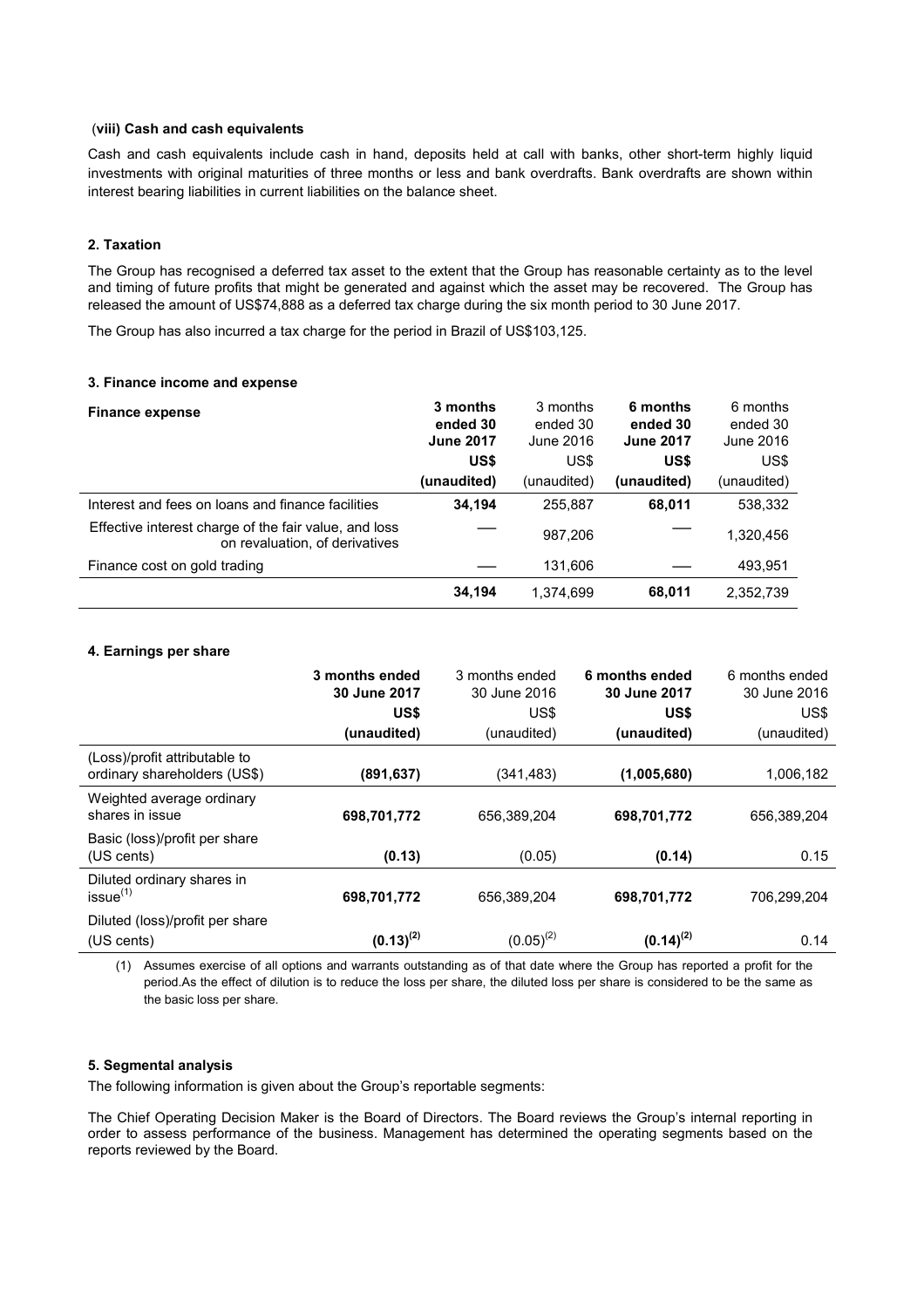The Board considers the performance of the Group by the geographical location of expenditures, and the division of capital expenditure between exploration and operations.

An analysis of the results for the three month period by management segment is as follows:

|                                          | 3 months ended 30 June 2017 |               |               | 3 months ended 30 June 2016 |             |               |
|------------------------------------------|-----------------------------|---------------|---------------|-----------------------------|-------------|---------------|
|                                          |                             | (unaudited)   |               | (unaudited)                 |             |               |
|                                          | <b>Brazil</b>               | <b>UK</b>     | <b>Total</b>  | <b>Brazil</b>               | UK          | Total         |
|                                          | US\$                        | US\$          | US\$          | US\$                        | US\$        | US\$          |
| Revenue                                  | 5,786,358                   | 4,356,318     | 10,142,676    | 6,621,882                   | 7,610,204   | 14,232,086    |
| Intra-group sales                        | 3,217,130                   | (3,217,130)   |               | 6,462,856                   | (6,462,856) |               |
| Operating expenses                       | (5,568,106)                 | (1, 281, 854) | (6,849,960)   | (7,484,325)                 | (1,438,991) | (8,923,316)   |
| Provision for impairment of<br>inventory |                             |               |               |                             |             |               |
| Depreciation and amortisation            | (2,548,821)                 | (161, 336)    | (2,710,157)   | (2,235,246)                 | (192,967)   | (2,428,213)   |
| Gross profit/(loss)                      | 886,561                     | (304, 002)    | 582,559       | 3,365,167                   | (484,610)   | 2,880,557     |
| Administration expenses                  | (636,044)                   | (542, 859)    | (1, 178, 903) | (839, 806)                  | (572,314)   | (1, 412, 120) |
| Share based payments                     |                             | (112, 412)    | (112, 412)    |                             | (25, 640)   | (25, 640)     |
| Profit on sale of fixed assets           | 115,975                     |               | 115,975       | 24,401                      |             | 24,401        |
| Operating profit/(loss)                  | 366,492                     | (959, 273)    | (592, 781)    | 2,549,762                   | (1,082,564) | 1,467,198     |
| Foreign exchange (loss)/gain             | (253,269)                   | 86,033        | (167, 236)    | (84, 607)                   | 52,998      | (31,609)      |
| Finance expense                          |                             | (34, 159)     | (34, 159)     |                             | (1,374,665) | (1,374,665)   |
| Profit /(loss) before taxation           | 113,223                     | (907,399)     | (794,176)     | 2,465,155                   | (2,404,231) | 60,924        |

|                                          | 6 months ended 30 June 2017<br>(unaudited) |               |                | 6 months ended 30 June 2016<br>(unaudited) |                |               |
|------------------------------------------|--------------------------------------------|---------------|----------------|--------------------------------------------|----------------|---------------|
|                                          | <b>Brazil</b><br>US\$                      | UK<br>US\$    | Total<br>US\$  | <b>Brazil</b><br>US\$                      | UK<br>US\$     | Total<br>US\$ |
| Revenue                                  | 14,484,399                                 | 8,831,861     | 23,316,260     | 12,351,372                                 | 13,559,803     | 25,911,175    |
| Intra-group Sales                        | 6,747,712                                  | (6,747,712)   |                | 11,176,444                                 | (11, 176, 444) |               |
| Operating expenses                       | (14, 276, 221)                             | (2,366,089)   | (16, 642, 310) | (12, 495, 049)                             | (3, 117, 773)  | (15,612,822)  |
| Provision for impairment of<br>inventory | (220,000)                                  |               | (220,000)      |                                            |                |               |
| Depreciation and<br>amortisation         | (4,351,873)                                | (258, 988)    | (4,610,861)    | (3,240,641)                                | (404, 299)     | (3,644,940)   |
| Gross profit/(loss)                      | 2,384,017                                  | (540, 928)    | 1,843,089      | 7,792,126                                  | (1, 138, 713)  | 6,653,413     |
| Administration expenses                  | (1,261,479)                                | (1, 158, 879) | (2,420,358)    | (1,327,489)                                | (1,216,831)    | (2, 544, 320) |
| Share based payments                     |                                            | (178, 032)    | (178, 032)     |                                            | (148, 756)     | (148, 756)    |
| Profit on sale of fixed<br>assets        | 115,975                                    |               | 115,975        | 26,969                                     |                | 26,969        |
| Operating profit/(loss)                  | 1,238,513                                  | (1, 877, 839) | (639, 326)     | 6,491,606                                  | (2,504,300)    | 3,987,306     |
| Foreign exchange<br>(loss)/gain          | (140, 881)                                 | 20,482        | (120, 399)     | 765,020                                    | (837, 428)     | (72, 408)     |
| Finance expense                          |                                            | (67, 942)     | (67, 942)      | (2, 354)                                   | (2,350,316)    | (2,352,670)   |
| Profit / (loss) before<br>taxation       | 1,097,632                                  | (1,925,299)   | (827, 667)     | 7,254,272                                  | (5,692,044)    | 1,562,228     |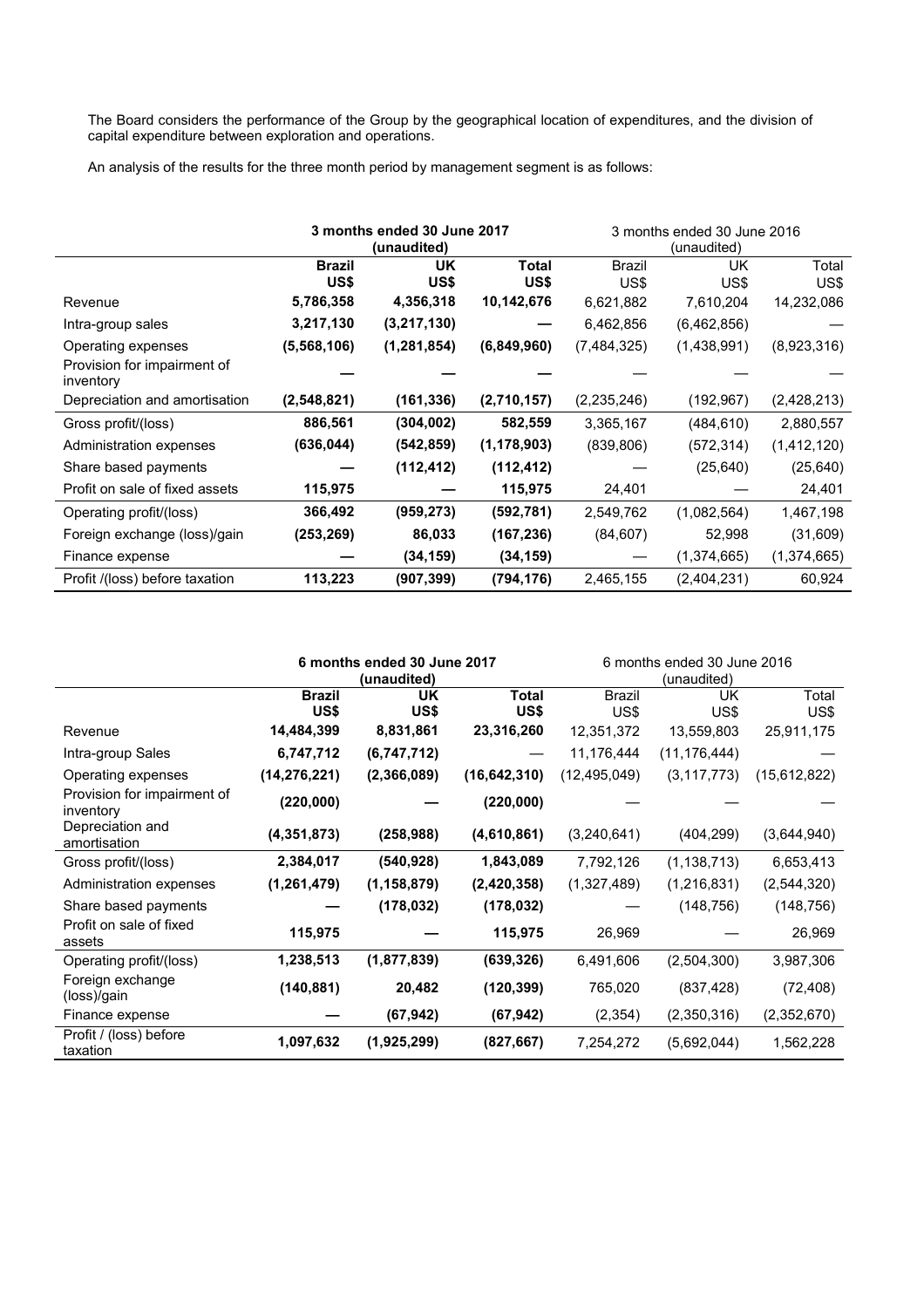An analysis of non-current assets by location is as follows:

|                       | <b>Total non-current assets</b> |             |             |  |
|-----------------------|---------------------------------|-------------|-------------|--|
|                       | 30 June                         | 30 June     | 31 December |  |
|                       | 2017                            | 2016        | 2016        |  |
|                       | (unaudited)                     | (unaudited) | (audited)   |  |
|                       | US\$                            | US\$        | US\$        |  |
| Brazil - operations   | 43,557,012                      | 46.927.210  | 45,396,140  |  |
| Brazil - exploration  | 9,868,205                       | 9,550,074   | 9,990,789   |  |
| Brazil – deferred tax | 3,133,428                       |             | 3,253,630   |  |
| Brazil - total        | 56,558,645                      | 56,477,284  | 58,640,559  |  |
| UK                    |                                 |             |             |  |
|                       | 56,558,645                      | 56.477.284  | 58,640,559  |  |

An analysis of total assets by location is as follows:

|               |             | <b>Total assets</b> |             |
|---------------|-------------|---------------------|-------------|
|               | 30 June     | 30 June             | 31 December |
|               | 2017        | 2016                | 2016        |
|               | (unaudited) | (unaudited)         | (audited)   |
|               | US\$        | US\$                | US\$        |
| <b>Brazil</b> | 67,814,130  | 66,153,727          | 69,489,023  |
| UK            | 7,409,930   | 16,750,722          | 6,352,431   |
|               | 75,224,060  | 82,904,449          | 75,841,454  |

# **6. Deferred exploration costs**

|                                         | 30 June     | 30 June     | 31 December |
|-----------------------------------------|-------------|-------------|-------------|
|                                         | 2017        | 2016        | 2016        |
|                                         | (unaudited) | (unaudited) | (audited)   |
|                                         | US\$        | US\$        | US\$        |
| Cost                                    |             |             |             |
| Balance at beginning of period          | 9,990,789   | 8,679,246   | 8,679,246   |
| Exploration and development expenditure | 2,500       |             | 525,444     |
| Reclassification to mine assets         |             | (553, 813)  | (558, 895)  |
| Foreign exchange movements              | (125,084)   | 1,424,639   | 1,344,994   |
| Balance at end of period                | 9,868,205   | 9,550,074   | 9,990,789   |

## **7. Property, plant and equipment including mining property and projects in construction**

|                                                   | 30 June     | 30 June     | 31 December |
|---------------------------------------------------|-------------|-------------|-------------|
|                                                   | 2017        | 2016        | 2016        |
|                                                   | (unaudited) | (unaudited) | (audited)   |
|                                                   | US\$        | US\$        | US\$        |
| Cost                                              |             |             |             |
| Balance at beginning of period                    | 71,237,368  | 54,940,285  | 54,940,285  |
| Reclassifications from deferred exploration costs |             | 553,813     | 558,895     |
| Additions                                         | 3,264,280   | 3,381,391   | 6,282,145   |
| <b>Disposals</b>                                  | (237, 031)  |             | (23, 490)   |
| Foreign exchange movements                        | (917, 595)  | 10,490,154  | 9,479,533   |
| Balance at end of period                          | 73,347,022  | 69,365,643  | 71,237,368  |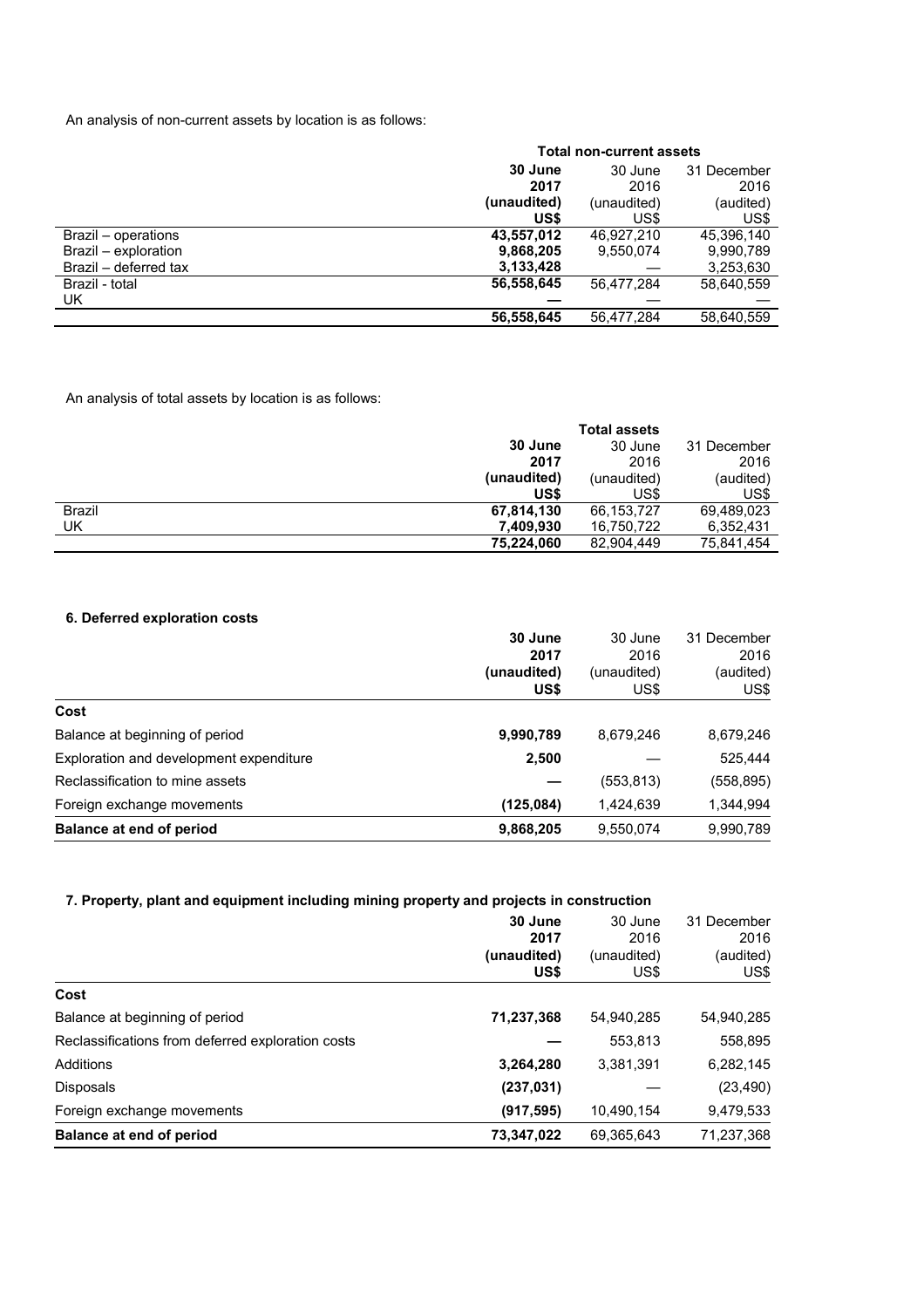|                                 | 30 June        | 30 June        | 31 December    |
|---------------------------------|----------------|----------------|----------------|
|                                 | 2017           | 2016           | 2016           |
|                                 | (unaudited)    | (unaudited)    | (audited)      |
|                                 | US\$           | US\$           | US\$           |
| <b>Accumulated depreciation</b> |                |                |                |
| Balance at beginning of period  | (25, 841, 228) | (14,789,801)   | (14, 789, 801) |
| Charge for period               | (4, 551, 768)  | (4,047,769)    | (8, 182, 668)  |
| Released on disposals           | 199,911        |                |                |
| Foreign exchange movements      | 403,075        | (3,600,863)    | (2,868,759)    |
| Balance at end of period        | (29,790,010)   | (22, 438, 433) | (25, 841, 228) |
| Net book value at end of period | 43,557,012     | 46.927.210     | 45,396,140     |

## **8. Inventories**

|                                           | 30 June<br>2017<br>(unaudited) | 30 June<br>2016<br>(unaudited)<br>S | 31 December<br>2016<br>(audited) |
|-------------------------------------------|--------------------------------|-------------------------------------|----------------------------------|
| Consumables                               | 2,361,794                      | 2,303,994                           | 2,380,873                        |
| Ore stockpiles and other work in progress | 2,487,816                      | 3,364,362                           | 4,156,726                        |
| Finished goods awaiting sale              | 1,995,147                      | 3,852,495                           | 1,572,774                        |
| <b>Balance at end of period</b>           | 6,844,757                      | 9,520,851                           | 8,110,373                        |

# **9. Interest bearing loan**

|                                                                | 30 June<br>2017<br>(unaudited)<br>US\$ | 30 June<br>2016<br>(unaudited)<br>US\$ | 31 December<br>2016<br>(audited)<br>US\$ |
|----------------------------------------------------------------|----------------------------------------|----------------------------------------|------------------------------------------|
| Balance at start of period                                     | 1,371,489                              | 4,000,000                              | 4,000,000                                |
| Initial fair value of derivative associated with loan          |                                        | (212,500)                              |                                          |
| Repayments                                                     |                                        | (1,333,333)                            | (3,261,111)                              |
| Amount due on settlement of call options                       |                                        |                                        | 432,600                                  |
| Extension fee payable                                          |                                        |                                        | 200,000                                  |
| Effective interest rate charge of the fair value of derivative |                                        | 62,500                                 |                                          |
| Balance at end of period                                       | 1,371,489                              | 2,516,667                              | 1,371,489                                |

# **10. Convertible Loan facility**

|                                                                | 30 June             | 30 June             | 31 December       |
|----------------------------------------------------------------|---------------------|---------------------|-------------------|
|                                                                | 2017                | 2016                | 2016              |
|                                                                | (unaudited)<br>US\$ | (unaudited)<br>US\$ | (audited)<br>US\$ |
| Balance at start of period                                     |                     |                     |                   |
| Loan drawdown in period                                        |                     | 2,000,000           |                   |
| Initial fair value of derivative associated with loan          |                     | (199, 413)          |                   |
| Effective interest rate charge of the fair value of derivative |                     | 92.037              |                   |
| <b>Balance at end of period</b>                                |                     | 1,892,624           |                   |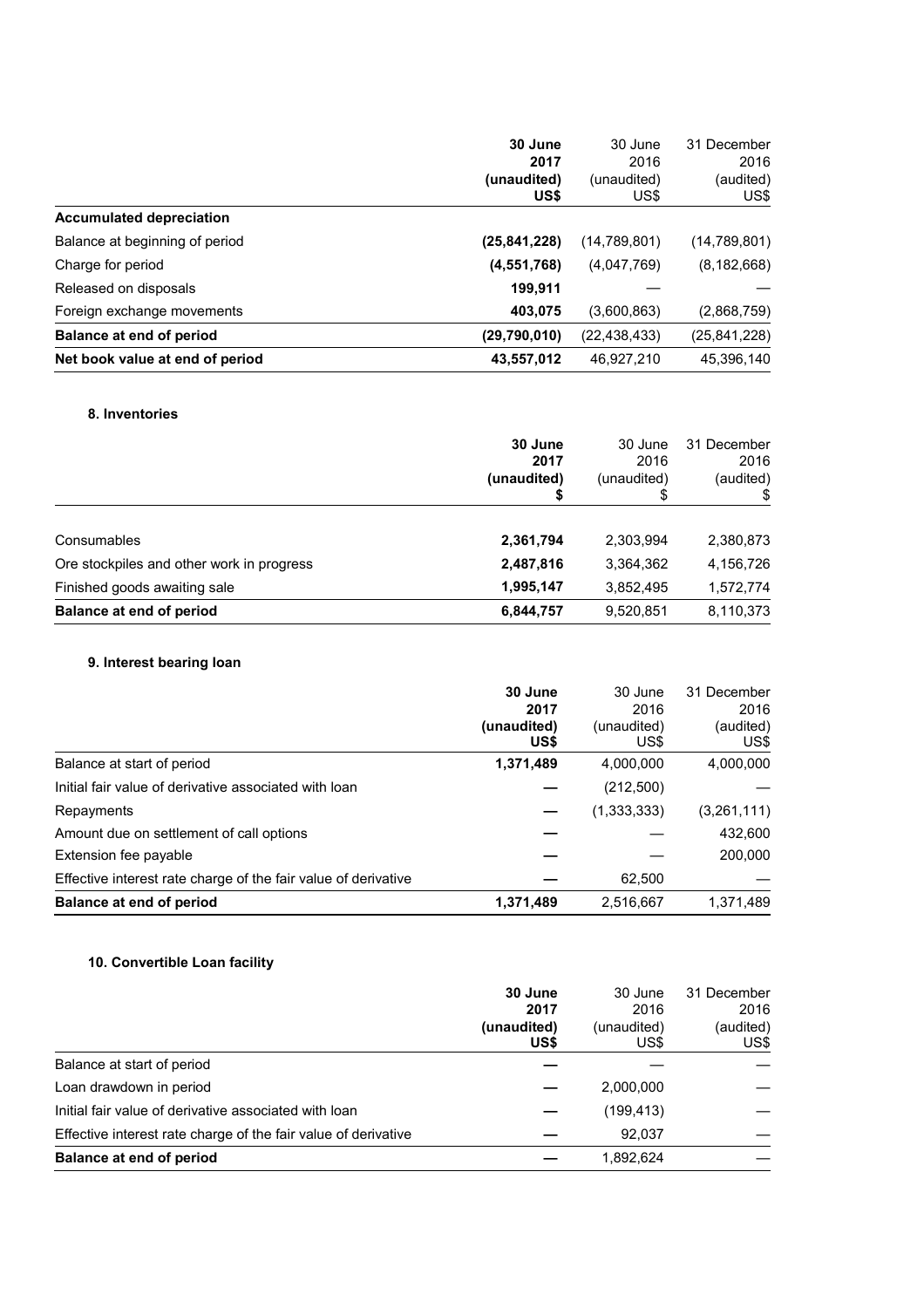## **11. Provision for derivatives**

| <b>Gold Call Options</b>                      | 30 June<br>2017<br>(unaudited)<br>US\$ | 30 June<br>2016<br>(unaudited)<br>US\$ | 31 December<br>2016<br>(audited)<br>US\$ |
|-----------------------------------------------|----------------------------------------|----------------------------------------|------------------------------------------|
| Fair value at start of period                 |                                        |                                        |                                          |
| Fair value at date of grant                   | 650.000                                | 212,500                                |                                          |
| Increase / (decrease) in fair value in period |                                        | 352.250                                |                                          |
| Fair value at end of period                   | 650,000                                | 564,750                                |                                          |

In consideration of a loan facility (see note 16 Post Balance Sheet Events) with Sprott Resource Lending Partnership ("Sprott"), the Company has granted to Sprott call options over 6,109 ounces of gold at a strike price of \$1,320 per ounce exercisable at any time up until 31 December 2019 and have been valued at US\$650,000. The additional finds due under the new secured loan facility were received on 5 July 2017,

## **12. Contingencies**

Employment legislation in Brazil allows former employees to bring claims against an employer at any time for a period of two years from the date of cessation of employment and regardless of whether the employee left the company voluntarily or had their contract terminated by the company. The Group considers that it operates in compliance with the law at all times but is aware that claims are made against all companies in Brazil on a regular basis. Whilst not accepting legal liability the Group makes provision or accrues for all known claims further claims may arise at any time.

During 2013, Serabi Mineração SA ("SMSA") was requested by the Tax Authorities for the State of Para, to provide supporting documentation in respect of certain tax reclaims made by SMSA dating back for six years. SMSA has provided all the requested information and the Group considers all claims made were in accordance with prevailing legislation. The total sum of the tax claims that are subject to this review is BrR\$78,000, which at the year-end is equivalent to US\$24,000.

## **13. Related party transactions**

The Group has not entered into any related party transactions during the period.

## **14. Share capital**

## **(a) Ordinary and deferred shares**

|                                          |             | 31 June 2017<br>(unaudited) | 31 June 2016<br>(unaudited) |           | 31 December 2016<br>(audited) |           |
|------------------------------------------|-------------|-----------------------------|-----------------------------|-----------|-------------------------------|-----------|
| <b>Ordinary shares</b>                   | Number      | US\$                        | Number                      | US\$      | Number                        | US\$      |
| <b>Balance at beginning of</b><br>period | 698,701,772 | 5.540.960                   | 656,389,204                 | 5,263,182 | 656.389.204                   | 5,263,182 |
| Issued in period                         |             |                             |                             |           | 42,312,568                    | 277.778   |
| Balance at end of period                 | 698.701.772 | 5.540.960                   | 656,389,204                 | 5.263.182 | 698.701.772                   | 5,540,960 |

## **(b) Stock option reserve**

**Contributed surplus** 

 $\overline{a}$ 

|                                | US\$      |
|--------------------------------|-----------|
| Balance at beginning of period | 1,338,652 |
| Option costs for period        | 178,032   |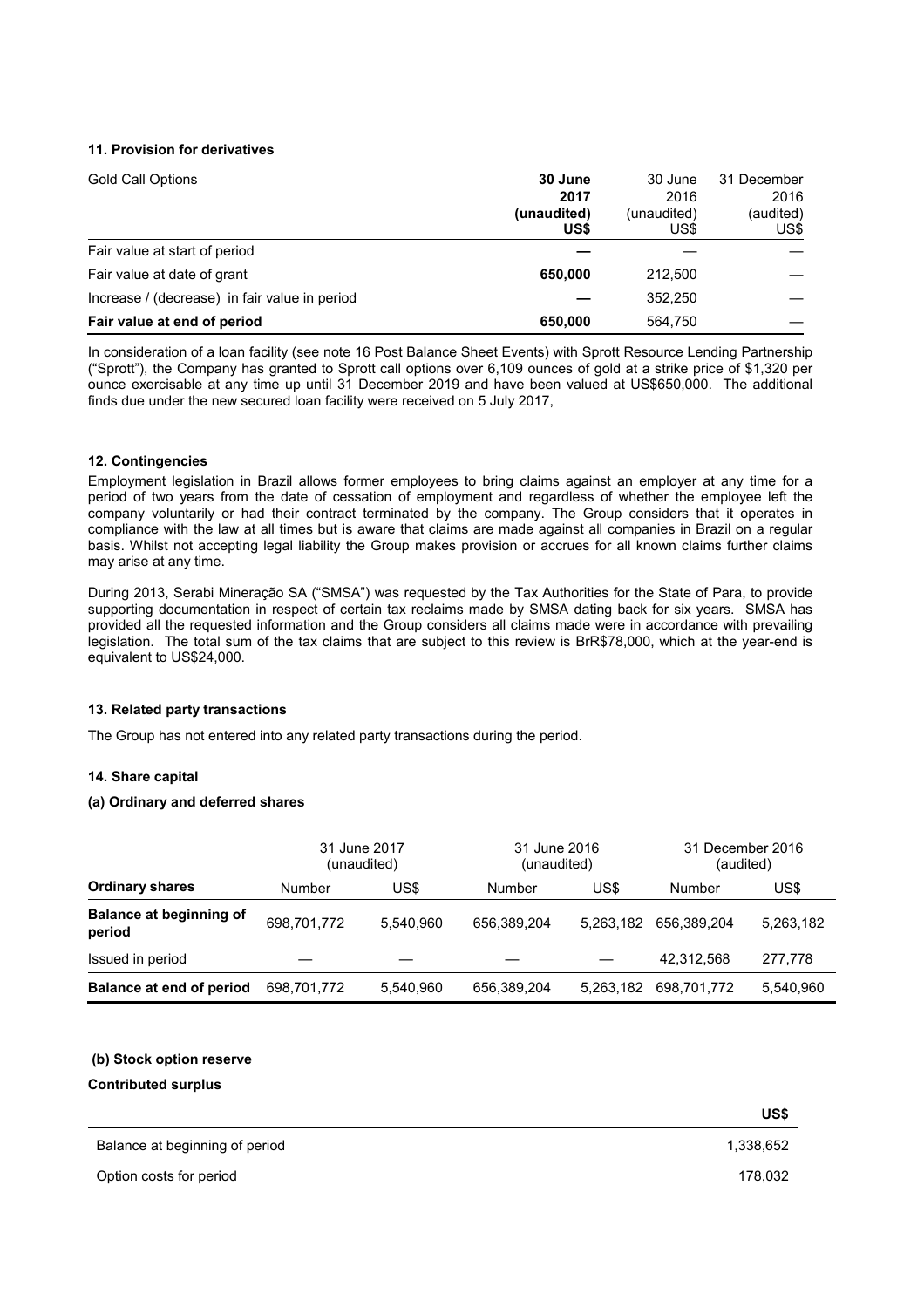| Options lapsed in period | (184, 106) |
|--------------------------|------------|
| Balance at end of period | 1.332.578  |

Under the Company's Stock Option Plan (the "2011 Plan"), stock options may be granted only to directors, officers, employees and consultants of the Company or to their permitted assignees and may be granted for a term not exceeding ten years. The Ordinary Shares to be purchased upon exercise of each option must be paid for in full by the grantee at the time of exercise. Unless otherwise directed by the Board of Directors at the date of the grant, each award shall vest as to one third on the date of grant, one third on the first anniversary of grant and the balance vesting on the second anniversary of the date of grant. The board of directors shall also be entitled to establish performance criteria, which may affect the vesting of the options or the rights of the holder to exercise the options. The 2011 Plan reserves for issuance, pursuant to its terms, up to 10% of the number of Ordinary Shares issued or issuable and outstanding from time to time.

The Company has operated other plans which have now been discontinued but certain options granted to individuals no longer employed by the Company continue to be outstanding under these plans.

The following summarises the outstanding options in issue at 30 June 2017 under the various plans that have been operated by the Company:

| Issue date        | Options outstanding | Options vested | Exercise price  | <b>Expiry</b>     |
|-------------------|---------------------|----------------|-----------------|-------------------|
| 07 April 2017     | 15,650,000          | 5,216,672      | <b>UK£0.050</b> | 06 April 2020     |
| 16 May 2016       | 15,650,000          | 10.433.336     | <b>UK£0.050</b> | 15 May 2019       |
| 22 January 2015   | 15,000,000          | 15,000,000     | <b>UK£0.055</b> | 21 January 2018   |
| 30 September 2014 | 3,200,000           | 3,200,000      | <b>UK£0.055</b> | 29 September 2017 |
| 28 January 2011   | 1,285,000           | 1,285,000      | <b>UK£0.41</b>  | 27 January 2021   |
| 28 January 2011   | 450,000             | 450.000        | <b>UK£0.37</b>  | 27 January 2021   |
| 21 December 2009  | 1.700.000           | 1.700.000      | <b>UK£0.15</b>  | 20 December 2019  |
| 15 November 2007  | 25,000              | 25,000         | <b>UK£2.64</b>  | 14 November 2017  |
|                   | 52.960.000          | 37,310,008     |                 |                   |

The approximate weighted average exercise price is UK£0.067605

#### **15. Impairment**

For the purposes of the preparation of the annual audited financial statements for the year ended 31 December 2016, management undertook an impairment review of the Group's exploration, development and production assets. At that time, there was no indication that the Group required a provision for impairment.

As at 30 June 2017 the carrying value of the assets relating to the Palito and Sao Chico Mines has decreased from US\$45.396 million as at 31 December 2016 to US\$43.557 million.

The major assumptions underlying management's estimate of the of the value in use attributable to the Palito and Sao Chico Mines as at 31 December 2016 are detailed in note 19 to the Company's Annual Report and Financial Statements for the year ended 31 December 2016. Management do not consider that any events have occurred during the period since the preparation of that estimate which would lead them to vary any of the assumptions underlying the estimate of the value in use, which supports the amended carrying value as at 30 June 2017. The matter will continue to be reviewed in future periods.

#### **16. Post Balance Sheet Events**

On 30 June 2017 the Company entered into a new secured loan agreement with Sprott Resource Lending Partnership for US\$5.0 million (to include the amount of US\$1.37 million outstanding as at that date), repayable on or before 31 December 2019. Whilst the documentation was signed on 30 June 2017, the additional funds were not